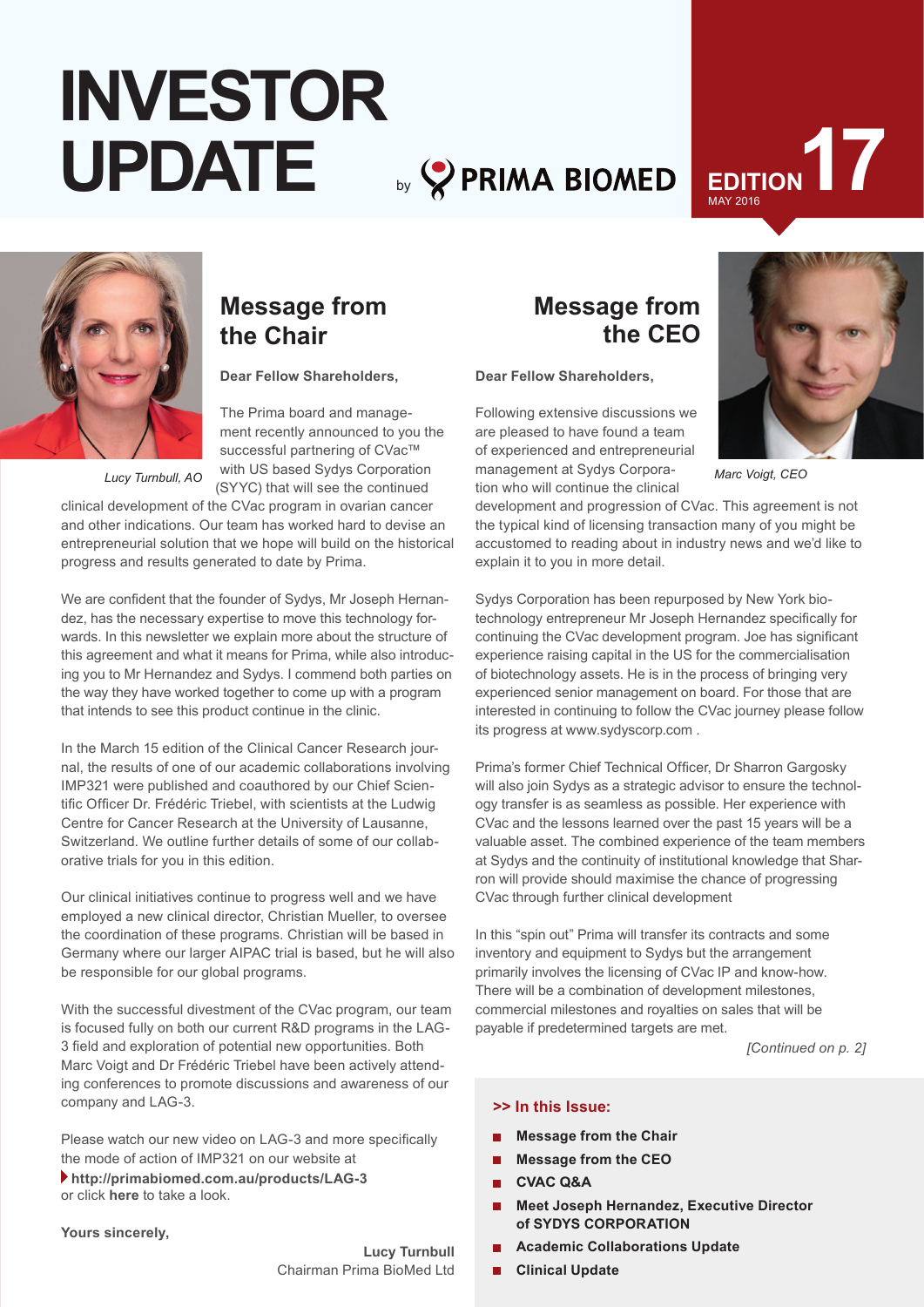

#### *[Continued from p. 1]*

The total potential value of these undisclosed milestones could be in excess of A\$400M (US \$293M), payable later in the development phase. In addition, this transaction allows us to fully focus on the LAG-3 related product candidates.

This type of licensing structure is not uncommon with technologies that have a higher level of development risk. Such a transaction is usually a compromise to ensure a fair balance between risk and reward for both parties, an amicable and entrepreneurial solution.

Sydys' management is well qualified and capable of continuing the development path for CVac. We are confident CVac will benefit certain subpopulations of patients and also potentially work in combination with other therapies. It may take Sydys some time to raise the required funds, seek new regulatory approvals and commence new trials, so we encourage you to watch out for their news. Thank you to our shareholders for facilitating the development of CVac to this point in its journey. There is a "CVac Q&A" section within this newsletter which we hope will answer any questions related to this agreement.

#### **Financial Update**

Prima remains in a solid cash position, with approximately \$22.8M cash in the bank as at 31 March 2016, sufficient to see us through to at least mid-calendar 2017. R&D expenditure has increased during the past quarter as we continue with the rollout of our IMP321 clinical trials in Europe and Australia. We continue to receive good interest from analysts at independent investment banks in the US market. Reports remain positive and we have recently received coverage from Maxim. Our share price has remained relatively stable throughout the first quarter of the year despite the relatively poor performance of the stock markets in general and the Nasdaq Biotechnology

#### **Personnel Changes**

This year has seen some movement in our global management team with several staff commencing or anticipating maternity leave and some staff moving on to new challenges. I'd like to welcome Ms Megan McPherson as finance director in our Sydney office. I also look forward to Christian Mueller joining our team in Berlin as our new clinical development director at the beginning of June.

#### **Operations**

All other aspects of the business are progressing well. I encourage you to read updates about our clinical, and academic collaborations in the remainder of this newsletter. In February I travelled to China with Frédéric to meet with our partners Eddingpharm and WuXi in Shanghai. We recently announced that the IMP321 product manufactured by WuXI was the first protein manufactured in China to receive approval for administration in Europe. In April Frédéric travelled to Brisbane as an invited speaker to meet with Australian Scientists and present at the 6th Australasian Vaccine and Infectious Diseases Conference. Frédéric also travelled to London to present at the Immune Checkpoint Modulation & Combination Therapies Conference. Here he also had the opportunity to participate in a round table panel discussion on the future of immune checkpoint modulation and combination therapies.

We now look forward to focusing on executing our clinical trial program, on some new and exciting areas of the business and bringing you updates in these areas throughout the year

> **Marc Voigt** CEO Prima BioMed Ltd

Index specifically. While there is significant room for improvement, this is encouraging.

LAG-3: Validation Of Next Generation **Checkpoint Pathways** édéric Triebel, CSO/CMO<br>e 6th Australasian Vaccines & PRIMA BIOME

*Dr Frédéric Triebel presenting at the 6th Australasian Vaccine and Infectious Diseases Conference in Brisbane 20-22 April 2016*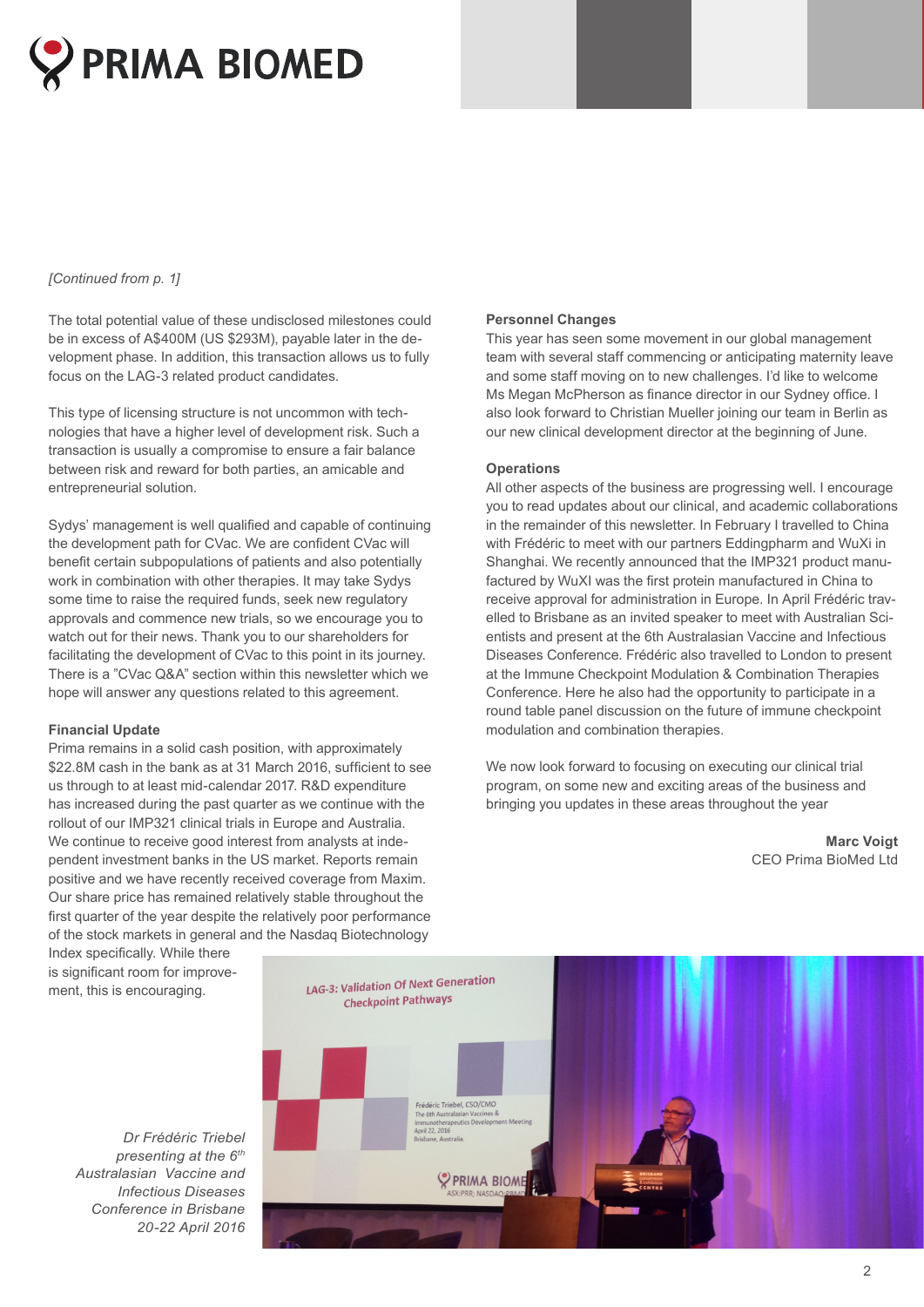## **CVAC Q&A**

#### **What is the timeframe for completing the transaction and what are the conditions that might prevent its consummation?**

Before this transaction was announced, multiple steps including due diligence had already been completed.

Relevant third parties have been informed and have granted consent where necessary. The customary conditions for closing such as transfer of assets and documentation remain.

Payment of any future milestones will of course be entirely dependent on achievement of undisclosed pre-commercial and commercial milestones as a result of further clinical trials.

#### **Who is Sydys and who is running the company?**

SYDYS has the purpose of continuing to develop CVac.

The venture is being spearheaded by experienced US entrepreneur Joseph Hernandez based in New York. Mr Hernandez has successfully created multiple biotechnology spin offs using the reverse merger approach.

Prima CEO Marc Voigt will join the Board of Directors along with Mr Hernandez.

#### **What is Sydys's financial position and how does it intend to raise the financing?**

Initial funding from majority shareholder Joseph Hernandez will establish the new operations as a biotechnology company and allow capital raising activity in the US in order to continue further clinical trials.

Mr Hernadez is very experienced and well connected with various individuals and funds in the US. He is the founder and chair of five early stage biotechnology /pharmaceutical companies and connected to venture capitalists in New York. His previous transactions include Microlin Bio, Ember Therapeutics and Stryker.

Prima cannot specifically comment on Sydys' fund raising strategy other than to say that their management has significant expertise in this area.

#### **What are the expected timeframes around potential milestone payments?**

The milestone events which trigger payments contain both commercial and development milestones. Dependent on the development strategy, substantial milestone payments could be received over the coming years.

Of course the eventual commercialisation of CVac would trigger the majority of these payments. Specifics regarding the milestones are commercial in confidence.



*Second from left: Chris Chen Ph. D., CEO of WuXi Biologics. Dr Frédéric Triebel and Marc Voigt with staff at WuXi Biologics.*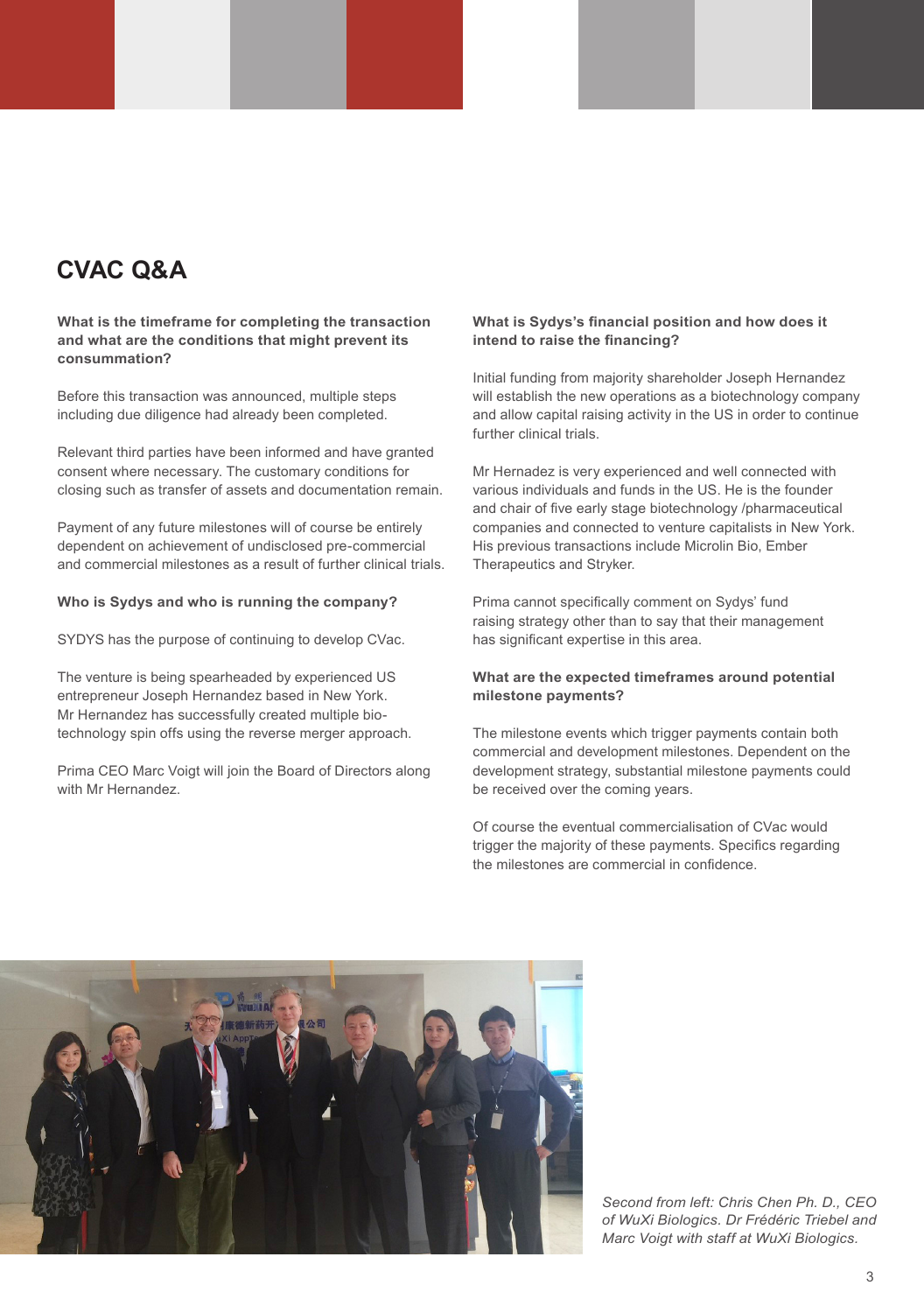

## **Meet Joseph Hernandez, Executive Director of SYDYS CORPORATION**

#### **Can you tell us a bit about your background?**

I have an educational background in both science and business administration and entrepreneurship. I started my career working in marketing and product development with a number of pharmaceutical companies including Merck and Affymetrix and worked my way up to President and CEO roles. I've been an advisor to the Ministry of Foreign Affairs of Denmark and I have held board and chair positions in a variety of companies including hospitals and biotechnology companies. I therefore have a breadth of experience from private, public, not for profit and government backgrounds. I'm very passionate about science and I have great people skills.

#### **Can you tell us how you became interested in Prima?**

Originally I contacted Prima to see if they were interested in one of the technologies I was spinning out. After learning more about their CVac technology I became really excited. I could see promise in the data they had generated and felt the connections I had in the New York investment bank market could really help to raise the further capital needed for further clinical trials in the US.

#### **What are some of the other technologies or companies you have developed?**

I've been involved in developing a wide range of technologies including COX2 inhibitors, HPV diagnostics, biological sensors, osteoarthritis products and my most recent company is developing microRNA technology for oncology diagnostic and therapeutic applications.

#### **How long before you resume trials?**

We will issue guidance on this in the coming months. Now the agreement has been finalised our priority is to begin the necessary planning for capital raising and new trial designs.



## **Do we have your correct email address?**

We recently checked the email addresses registered against shareholders at our share registry, Boardroom Ltd, and found that over **8%** of them were no longer valid. If Boardroom has a valid email address for you then you can receive all communication from Prima, including investor newsletters like this one, electronically. To add an email address to your account, or change the email registered there, please call Boardroom Ltd on **1300 737 760** within Australia or **+61 2 9260 9600** outside Australia.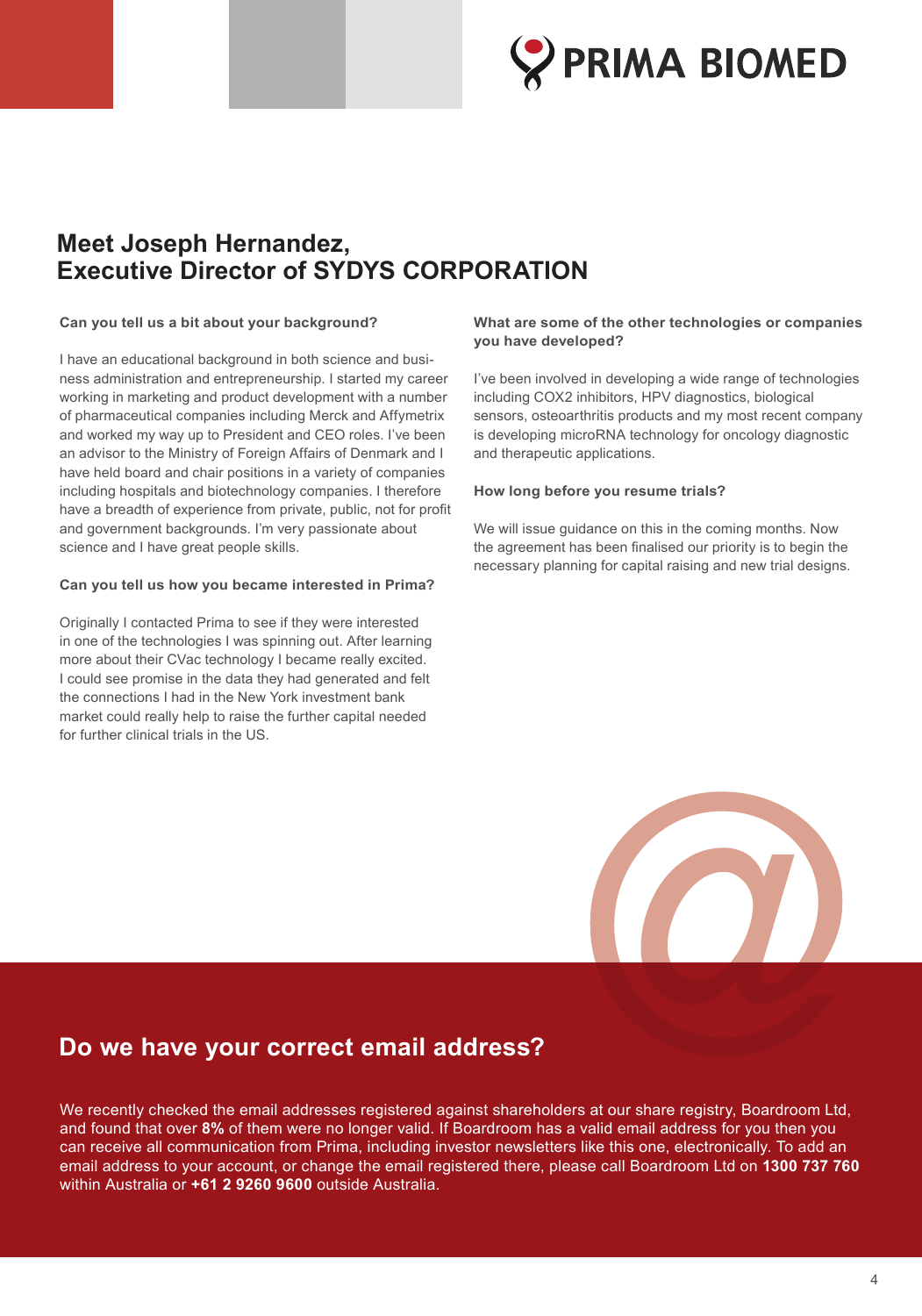## **Academic Collaborations Update**

In the past, Immutep has been associated with a number of academic collaborations using IMP321 as a vaccine adjuvant (a compound administered together with another treatment to help boost an immune response).

Three investigator led, human trials, P006, P007 and P009 have been completed with IMP321 in melanoma, the most recent of which was published in the peer reviewed journal, Clinical Cancer Research (Vol 22(6):1330-1340).

In these trials a total of more than 50 patients have been treated. While these trials provide valuable additional data in safety and immune responses, it is important to note that the treatment protocols are different to that of the newly planned Phase I melanoma trial we call TACTI-mel.

When IMP321 is used as an adjuvant, it is used at a low dose to help improve existing immune responses to specific antigens. Similar to the above melanoma collaboration, NEC in Japan are sponsoring the conduct of trials by Yamaguchi University with IMP321 as an adjuvant in solid cancers in Japan. Preclinical testing of IMP321 in mouse models was completed in 2015. The latest results from their study were featured in the April 2016 edition of Cancer Science [Cancer Science Vol 107 (4):398-406]. As we

announced on the 11 December 2015, following the preclinical tests we have entered into a material transfer agreement to provide IMP321 material to Yamaguchi for their phase I human trials. This trial is independent of Prima's AIPAC and TACTI-mel trials and are being conducted by Yamaguchi with material supplied by Prima.

In our chemoimmunotherapy trials in metastatic breast cancer, a high dose of IMP321 is given to increase the number of monocytes that are circulating in the blood and to help boost overall systemic immune responses to lots of cancer antigens from the debris created by the chemotherapy agent. In the checkpoint combination trial in melanoma, we are looking to boost the overall immune response (ie activating immune responses) as well as removing the brakes from the immune response by using a PD-1 checkpoint inhibitor.

These are just three very distinct ways (low dose, high dose and combination), in which IMP321 is being used, meaning it is quite a versatile recombinant protein. By collaborating with academic partners such as in the melanoma studies and those with NEC, our partners gain valuable data to help support our understanding of how IMP321 works.

## **Clinical Update**

All of our current trials are progressing as expected. The first cohort of patients on our AIPAC chemoimmunotherapy trial for metastatic breast cancer in Europe has now been filled. First data from this first cohort of patients is expected in June this year.

TACTI-mel, our Australian melanoma trial is also progressing with the investigator kick off meeting held in Melbourne in February. Several sites have now been initiated in Queensland and Victoria. More sites will soon follow in Perth and South Australia. We look forward to bringing you updates on this trial later throughout this year.